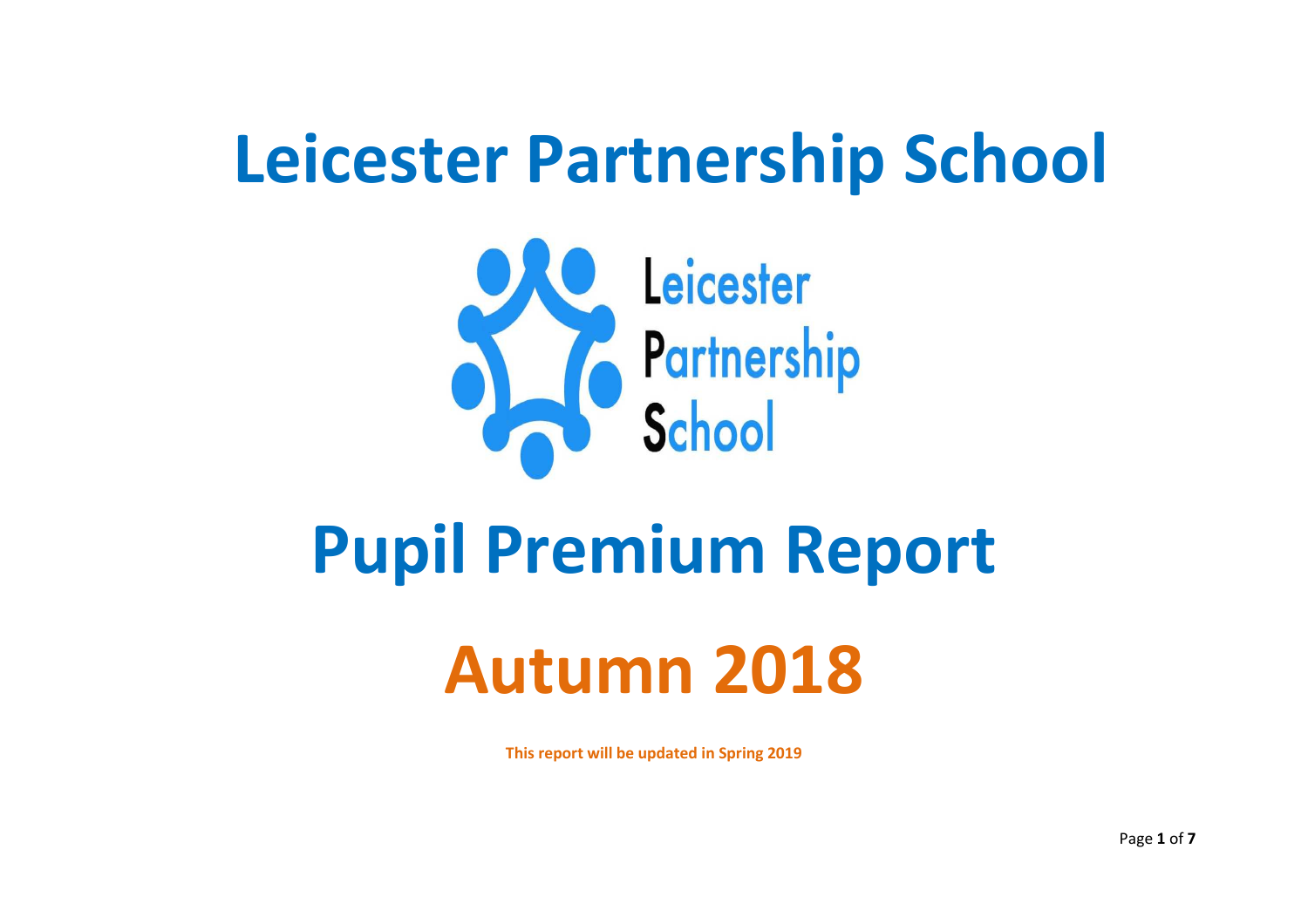#### **Section 1 - Background:**

There is a statutory requirement from September 2012 for all schools to report on their Pupil Premium allocation, spend and impact by academic year.

Pupil Premium is funding that is paid to schools to enable them to target resources and support at the most deprived pupils so that they are able to reach their potential and to help the school to reduce educational inequalities. These pupils are identified by the criteria that they are eligible for Free School Meals, the current eligibility criteria being pupils recorded in the January 2016 school census who are known to have been eligible for free school meals (FSM) in any of the previous 6 years (ie since summer 2010). Pupil Premium Funding is also provided in respect of children in care who have been continuously looked after for at least 6 months and for children of parents serving in the armed forces.

The LPS works with Pupil Premium Pupils who have been referred by their schools on a "Dual Registration" basis and who have been "Permanently Excluded" from mainstream education. The LPS uses its Pupil Premium Funding to support permanently excluded Pupil Premium Students. However, effective Pupil Premium strategies are often applied to all students as it is our aim to improve educational opportunities and reduce educational inequalities for all students. It is expected that "Dual Registered" Pupil Premium Pupils will be able to access Pupil Premium Funding which has been allocated to their own, mainstream, schools and that some of the costs incurred as a result of this will be met by mainstream schools eg. Assisted transport, additional mentoring, rewards and curriculum support.

| Section 2 - Current Pupil Premium Funding Criteria and Number of LPS Pupil Premium Pupils: |  |
|--------------------------------------------------------------------------------------------|--|
|--------------------------------------------------------------------------------------------|--|

| <b>Pupil Premium Criteria</b>                                                                                                                                                               | <b>Amount Per Annum</b> |
|---------------------------------------------------------------------------------------------------------------------------------------------------------------------------------------------|-------------------------|
| Pupils in years 7 to 11 recorded as Ever 6 FSM                                                                                                                                              | £935                    |
| Looked-after children (LAC) defined in the Children Act 1989 as one who is in the care of, or provided<br>with accommodation by, an English local authority                                 | £1,900                  |
| Children who have ceased to be looked after by a local authority in England and Wales because of<br>adoption, a special guardianship order, a child arrangements order or a residence order | £1.900                  |
| Pupils in year groups reception to year 11 recorded as Ever 5 Service Child or in receipt of a child<br>pension from the Ministry of Defence                                                | £300                    |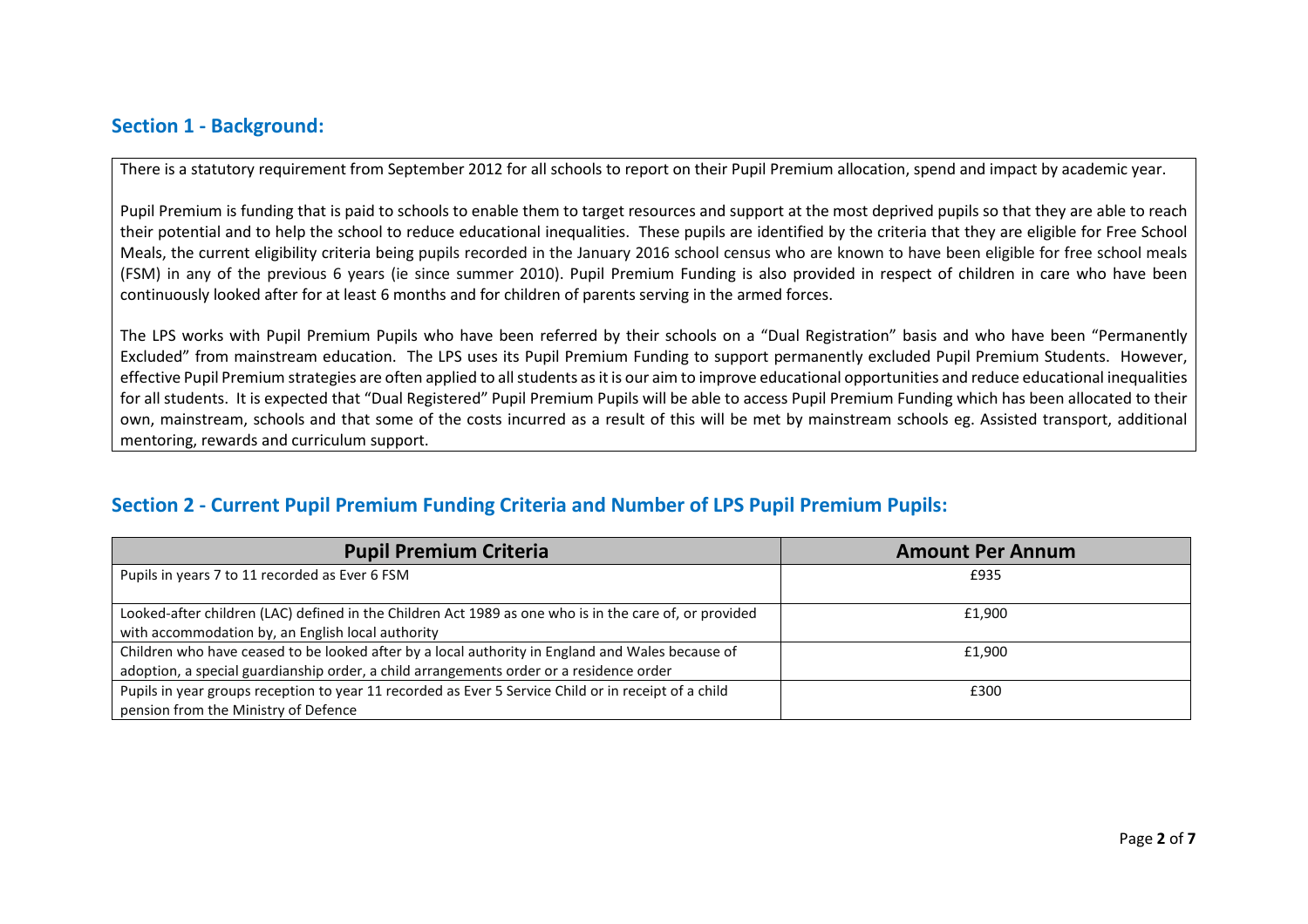#### **Our Pupil Premium Grant Allocation(s):**

| 2015.16 Pupil Premium | 2016.17 Pupil Premium | 2017.18 Pupil premium | 2018.19 Pupil premium |
|-----------------------|-----------------------|-----------------------|-----------------------|
| <b>Allocation</b>     | <b>Allocation</b>     | <b>Allocation</b>     | <b>Allocation</b>     |
| £29,400               | £12,600               | £29.900               | £25,500               |

#### **Section 3 – Accounting for our Pupil Premium Grant Expenditure:**

Due to the transient nature of our pupils we adopt flexible support and provision arrangements and provide this on an individualised basis. The table below details the current support and provision arrangements (Interventions) that we provide for Pupil Premium Pupils. This also details the intended purpose, impact, projected spend and actual spend to date for each of these interventions.

#### **Pupil Premium Strategies***:*

| Description of<br><b>Intervention</b> | <b>Purpose of Intervention</b>                                                                                                                                                | <b>Overall Impact of this Intervention</b><br><b>Impact RAG Rating</b><br>LOW<br><b>MEDIUM</b><br><b>HIGH</b>                                                                                                                                                                                                                                                                                                                      | <b>Predicted Annual</b><br>Cost of<br><b>Intervention</b> | Actual cost, to date, of<br>Intervention |
|---------------------------------------|-------------------------------------------------------------------------------------------------------------------------------------------------------------------------------|------------------------------------------------------------------------------------------------------------------------------------------------------------------------------------------------------------------------------------------------------------------------------------------------------------------------------------------------------------------------------------------------------------------------------------|-----------------------------------------------------------|------------------------------------------|
| 1. Individual Mentoring               | To support pupils to overcome<br>barriers to learning & regular<br>attendance. To help them to<br>develop strategies to improve<br>their engagement and learning<br>potential | KS3 Student has access to 1:1 support and<br>mentoring from a Keyworker throughout the<br>day. This is a successful strategy with regard to<br>learning. However this is not successful with<br>regard to raising attendance<br>KS4<br>Each KS4 student is mentored individually by<br>one of the LPS Vocational Support Team. This<br>involves a 1-1 sit down with each student at<br>least once per week, and more frequently if | 12k                                                       | 7k                                       |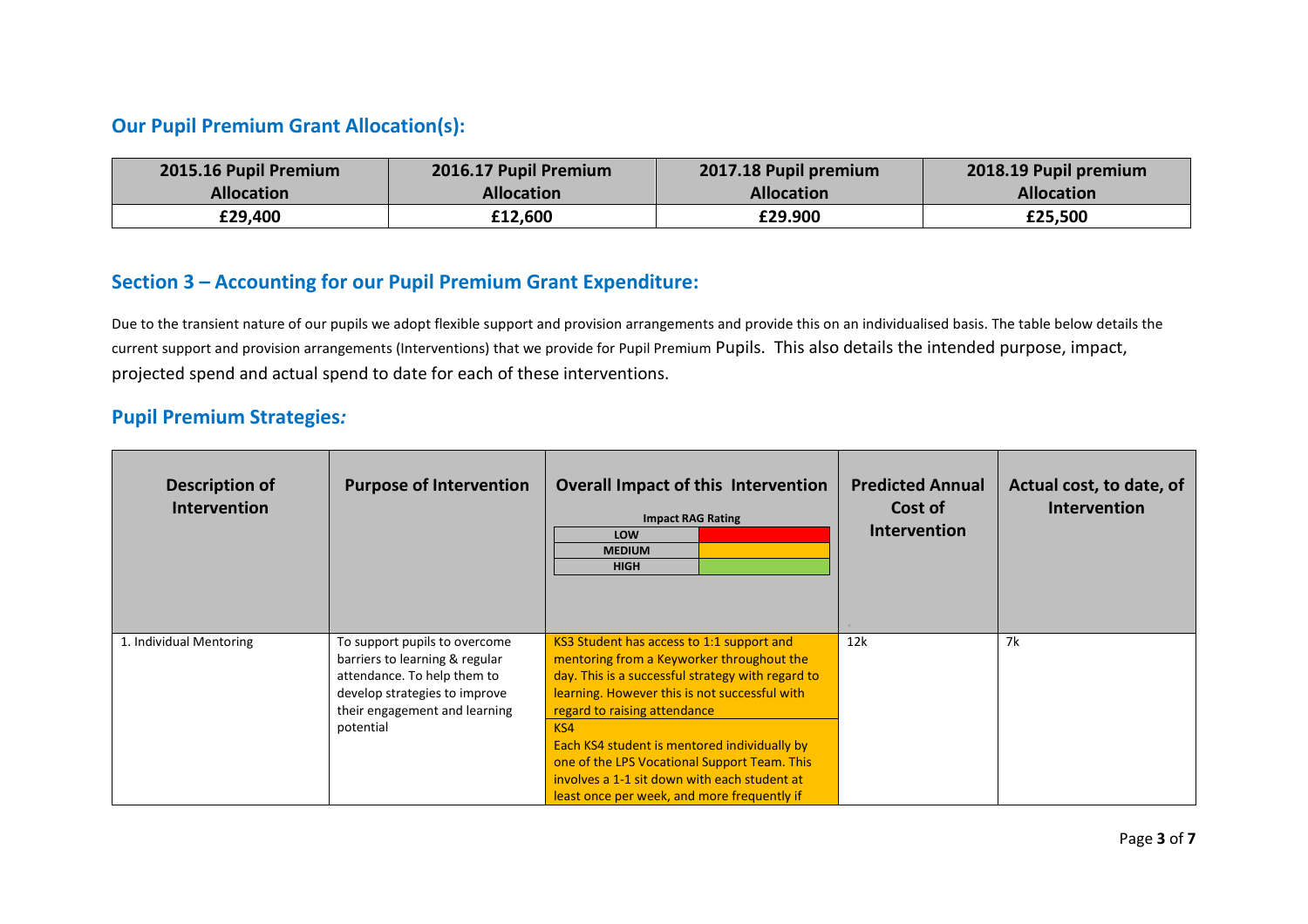|                       |                                                                                                                                                                                            | required. All concerns are also raised to Parents<br>of students (positive or negative) via telephone<br>calls to ensure that a holistic approach is taken<br>when supporting students via mentoring.                                                                                                                                                                                                                                                                                                                                                                                                                                                                                                                                                                                                    |                                                                                                                                                                            |                                                       |
|-----------------------|--------------------------------------------------------------------------------------------------------------------------------------------------------------------------------------------|----------------------------------------------------------------------------------------------------------------------------------------------------------------------------------------------------------------------------------------------------------------------------------------------------------------------------------------------------------------------------------------------------------------------------------------------------------------------------------------------------------------------------------------------------------------------------------------------------------------------------------------------------------------------------------------------------------------------------------------------------------------------------------------------------------|----------------------------------------------------------------------------------------------------------------------------------------------------------------------------|-------------------------------------------------------|
| 2. Pupil Transport    | To encourage students to attend<br>and establish a routine in relation<br>to attending school                                                                                              | KS3 This currently is not in place for this<br>particular PP student. However they are<br>provided with bus tickets at the request of this<br>student and their family. Attendance is largely<br>affected by exclusion, absconding and parent<br>cancelling and failing to attend meetings<br>KS4<br>Pupil transport support (taxis) is dependent on<br>individual circumstances, and where possible<br>students are encouraged to travel by bus to and<br>from provisions. Students that leave the KS3<br>programme are encouraged to use buses<br>straight away, and in exceptional circumstances<br>the offer of taxis for 1 week are offered to<br>enable student to make the transition from<br>Centre based provision to Alternative Provision.<br>Bus tickets are provided each week to students. | 1.5k<br>2k                                                                                                                                                                 | £750<br>£1,170                                        |
| 3. Rewards Programme  | Students are rewarded for<br>attendance and positive<br>engagement in education. This<br>encourages them to establish<br>stronger attendance and<br>engagement routines and<br>strategies. | KS3 The PP student has access to The Rewards<br>Programme. The student has responded<br>positively to this and consequently has made<br>progress with regard to academic learning. His<br>attendance is a cause for concern<br>KS4<br>Students have the opportunity to earn High<br><b>Street Vouchers as part of their Vocational</b><br>packages up to the value of £15.00 per week.<br>The value of vouchers earnt is determined<br>dependant on attendance, motivation, co-<br>operation, work output and overall attitude to<br>learning.                                                                                                                                                                                                                                                           | £7,000<br><b>KS3 REACH Reward</b><br>Room Set $Up = £5,000$<br>KS3 Reward Trips =<br>£1,000<br>KS4 Reward Trips =<br>£1,000<br><b>KS3 Attendance Awards</b><br>$=$ £1,000* | *[Externally sponsored by<br>Randstadt Supply Agency] |
| 4. Home School Visits | To engage with students and<br>parents to help them identify and<br>overcome barriers to learning &<br>attendance                                                                          | KS3 N/A<br>KS4<br>Generally Home School visits are undertaken by<br>the EWO and often in conjunction with the LPS<br><b>Vocational Support Team. Meetings are</b>                                                                                                                                                                                                                                                                                                                                                                                                                                                                                                                                                                                                                                        | Transport = £500                                                                                                                                                           | £290                                                  |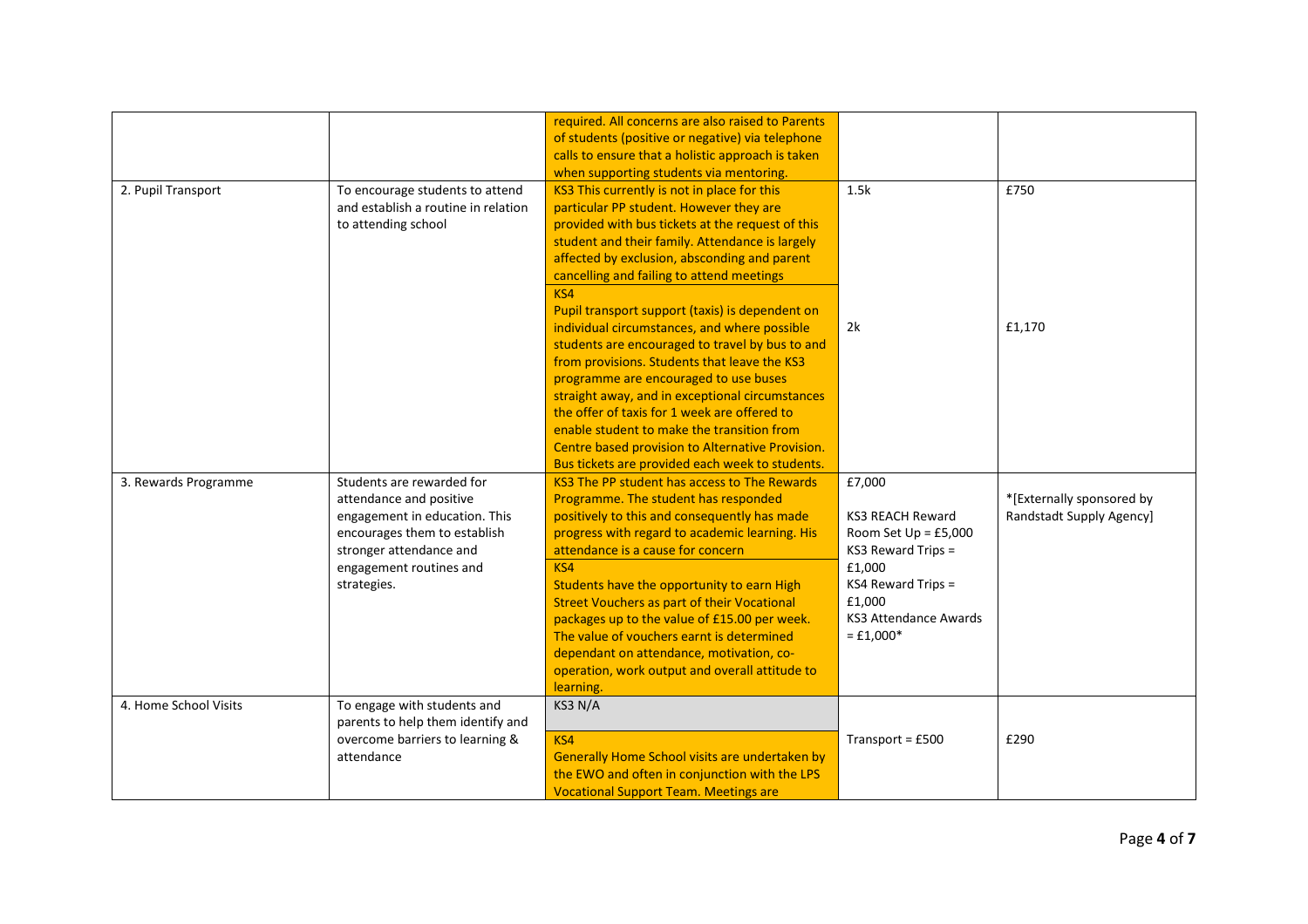| 5. Alternative Curriculum | To provide students with tailored<br>educational provision for a period<br>of time in order to encourage<br>them to engage more effectively in<br>education.                                                  | occasionally held at the home address when<br>Parents struggle to attend, to ensure that all<br>strategies are being utilised to engage with the<br>Parent and Student.<br>KS3 N/A<br>KS4<br>Students have the opportunity to access taster<br>days on various AP courses before committing<br>to a programme, and this process can include up<br>to 4 different courses.                                                                                                                                                                                                                                                                                                                                             | 1.5k                          | £875 |
|---------------------------|---------------------------------------------------------------------------------------------------------------------------------------------------------------------------------------------------------------|-----------------------------------------------------------------------------------------------------------------------------------------------------------------------------------------------------------------------------------------------------------------------------------------------------------------------------------------------------------------------------------------------------------------------------------------------------------------------------------------------------------------------------------------------------------------------------------------------------------------------------------------------------------------------------------------------------------------------|-------------------------------|------|
| 6. Alternative Provision  | To provide students with tailored<br>educational provision for an<br>extended period of time in order<br>to encourage them to engage<br>more effectively in education and<br>to develop employability skills. | KS3 N/A<br>KS4<br>Each student accessing a Vocational programme<br>at KS4 has the opportunity to work to an<br>individual and bespoke programme of their<br>choosing. There is a degree of flexibility<br>whereby if a student is not engaging changes<br>can be made to move to another course to<br>ensure engagement remains.                                                                                                                                                                                                                                                                                                                                                                                      | 1k                            | £200 |
| 7. Careers Guidance       | To help focus students on the<br>future and to support them to<br>develop personal & employability<br>skills which improve their<br>motivation & engage in learning &<br>education                            | KS3 N/A<br>KS4<br>Students work on a 1-1 basis with their LPS<br>Vocational Support Worker around their post 16<br>options and are also supported by CNXS and<br>LEBC representatives. Students work through a<br>programme called START which highlights<br>opportunities that best suit the interests and<br>needs of pupils. Support is also provided in<br>terms of completing the UCAS application<br>process.<br>We are encouraging LPS students to access a<br>Provision called Ladder which adds another<br>element of support and also enables students to<br>work towards Level 1 qualifications in PSD and<br>Employability, as well as undertaking a work<br>experience placement through this programme. | Paid via main budget<br>[14k] |      |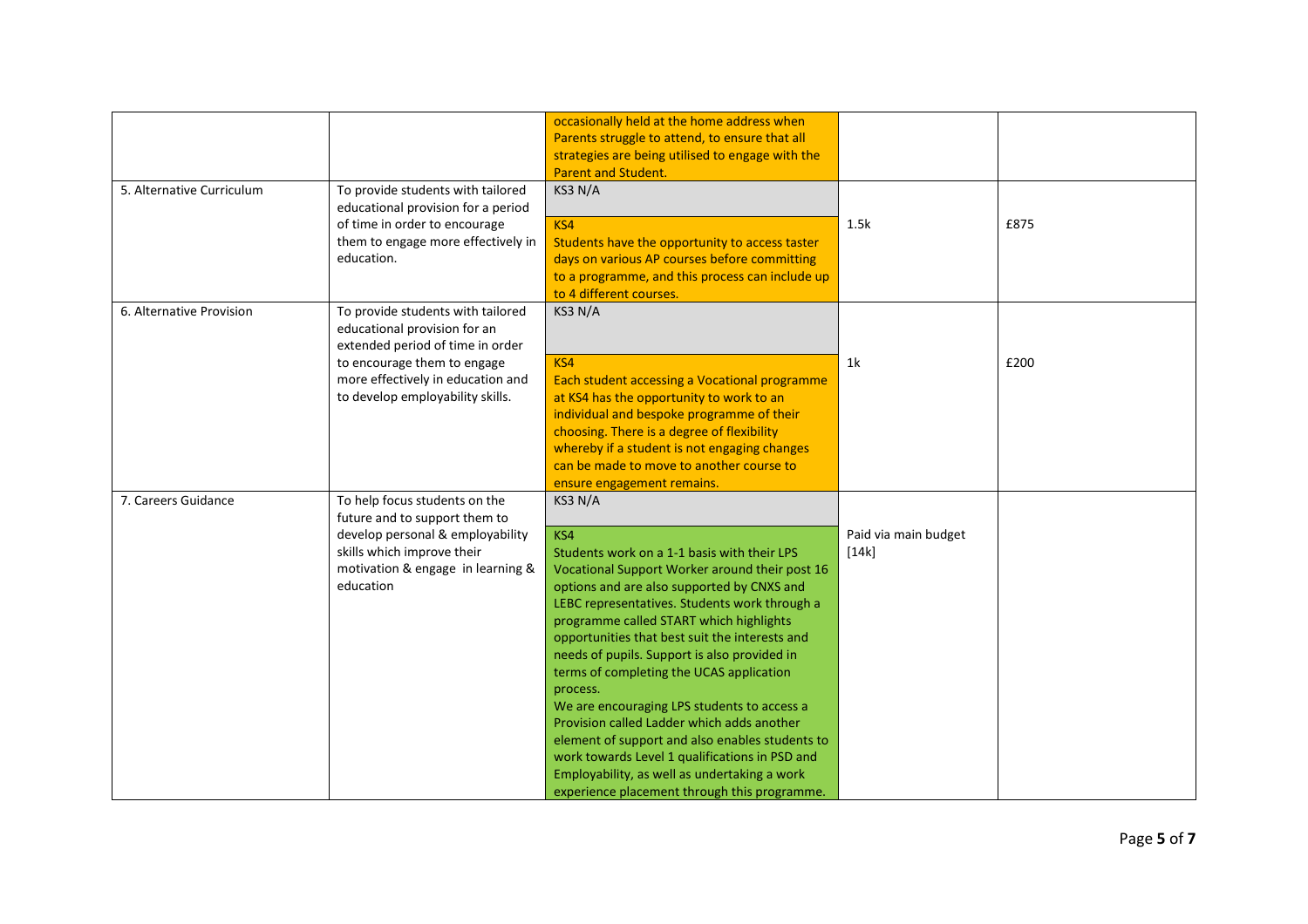| 8. PSP / Review Meeting(s) | To meet with students, parents/    | KS3 There have been numerous meetings for       | Staffing cost |  |
|----------------------------|------------------------------------|-------------------------------------------------|---------------|--|
|                            | carers & key agencies to agree     | this PP student held between 30/8/18 and        |               |  |
|                            | strategies to help overcome        | 16/10/18. There has been some success with      |               |  |
|                            | barriers to learning & engagement. | this but the improvements are not consistent    |               |  |
|                            |                                    | KS4                                             |               |  |
|                            |                                    | LPS students receive a review meeting each half |               |  |
|                            |                                    | term with Parents and student present. The      |               |  |
|                            |                                    | meetings are used to address positive and       |               |  |
|                            |                                    | negative issues and set clear targets for       |               |  |
|                            |                                    | improvement regards qualification achievement   |               |  |
|                            |                                    | and attendance.                                 |               |  |

### **Section 4 - Pupil Premium Pupils' Profile:**

| <b>Criteria</b>         | <b>Total Number of Pupil Premium Pupils</b> |     |  |  |  |  |
|-------------------------|---------------------------------------------|-----|--|--|--|--|
|                         | KS3                                         | KS4 |  |  |  |  |
| <b>Male</b>             |                                             |     |  |  |  |  |
| Female                  |                                             |     |  |  |  |  |
| <b>FSM</b>              |                                             |     |  |  |  |  |
| <b>LAC</b>              |                                             |     |  |  |  |  |
| <b>Service Children</b> |                                             |     |  |  |  |  |

### **Section 5 - Pupil Premium Pupil Progress & Achievement Data***:*

| <b>Pupil Details</b> | <b>Provision</b><br><b>Arrangements</b> | <b>Attendance</b>         |                 |                                                                   | <b>Progress &amp; Achievement</b> |  |  |
|----------------------|-----------------------------------------|---------------------------|-----------------|-------------------------------------------------------------------|-----------------------------------|--|--|
|                      |                                         | <b>Below</b><br>Expected  | <b>Expected</b> | Above<br><b>Expected</b>                                          | <b>Accelerated</b>                |  |  |
|                      |                                         |                           | FS              | TA                                                                | Q                                 |  |  |
|                      |                                         | FS = ForSkills Assessment |                 | Key to progress / Achievement Measure:<br>TA = Teacher Assessment | $Q =$ Qualification Achieved      |  |  |